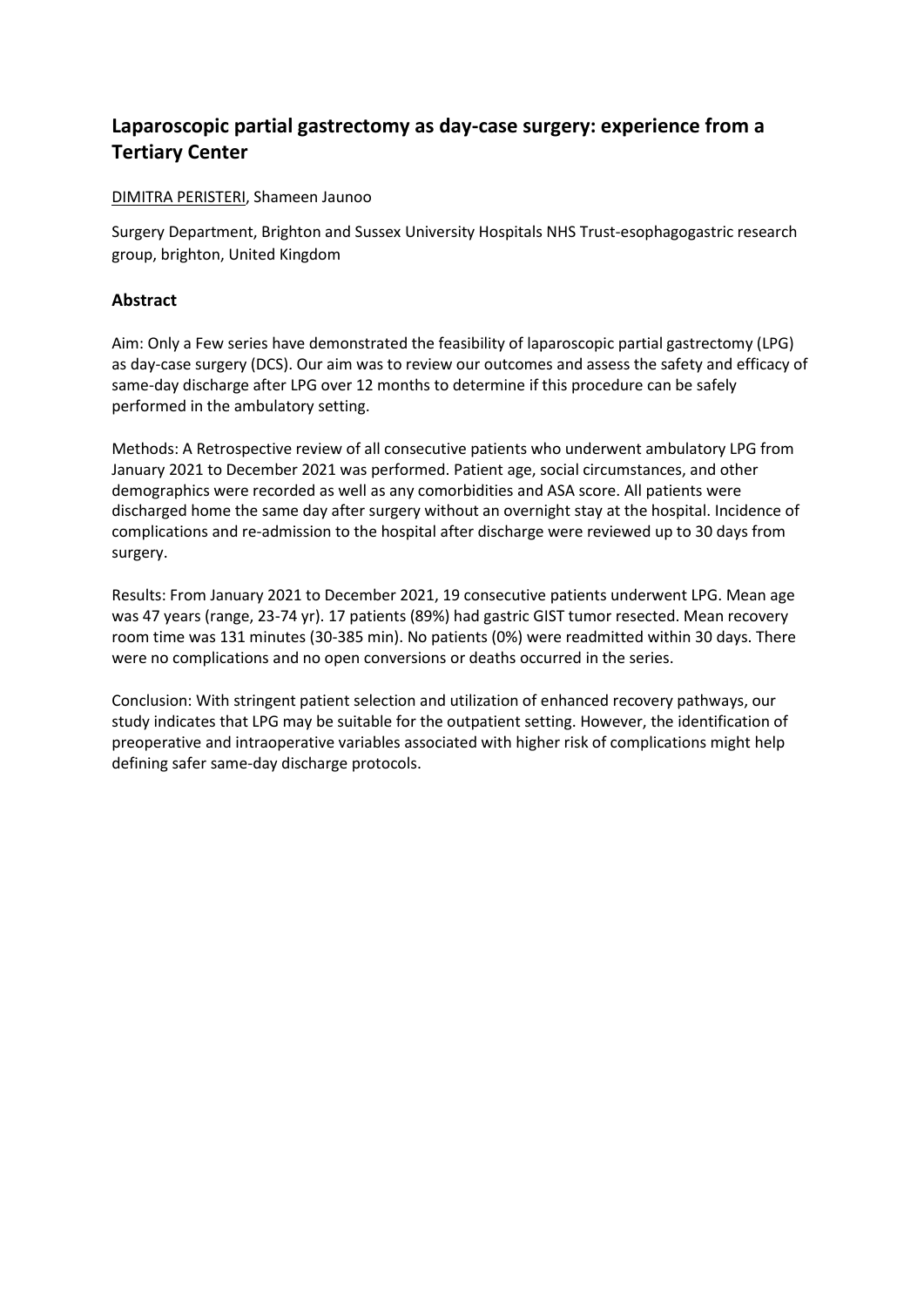# **"Hot Stones" - developing an acute ambulatory urology service**

Aidan Melia<sup>1</sup>, Theresa Hinde<sup>2</sup>, Angelika Zang<sup>2</sup>

<sup>1</sup>University Hospitals Plymouth NHS Trust, Plymouth, United Kingdom. <sup>2</sup>Torbay and South Devon NHS Foundation Trust, Torquay, United Kingdom

## **Abstract**

Introduction:

Urology patients presenting acutely in our hospital were struggling to access timely surgery, particularly laser stone fragmentation. With a lack of in-patient beds, waiting as an in-patient for theatre space was not feasible. In response, we developed an ambulatory urology "hot list".

### Methods:

A urology list in our day surgery unit (DSU) was converted from elective to 'hot' surgery.

Suitable patients were discharged home (avoiding admission) and the patient scheduled appropriately and pre-assessed by the day surgery unit (DSU) as close to their attendance as possible.

### Results:

65 patients were treated on 22 operating lists amid significant COVID related DSU disruption. This constituted 14% of all urology day cases during this period. Cases included laser stone fragmentation (13/65), urgent stenting procedures (11/65), TURBT (10/65), cystoscopies and scrotal and penile surgery.

46 general, 10 spinal, 2 sedation and 7 local anaesthetics were performed. Mean patient age was 62. Unplanned admission rate was 9% (6/65), compared to 5% for elective urology cases during this time. 100% of patients who had successful telephone follow up reported being satisfied or very satisfied with their care.

#### Conclusions:

Such practical 'hot' pathways benefit patients by allowing access to timely treatment for acute urology problems on an ambulatory basis. The organisation benefits by increasing access to acute beds. Unplanned admissions are higher than in elective situations as expected for acute problems and potential reasons have been evaluated. We would promote the concept of 'hot' urology lists as a potential solution to a significant access problem.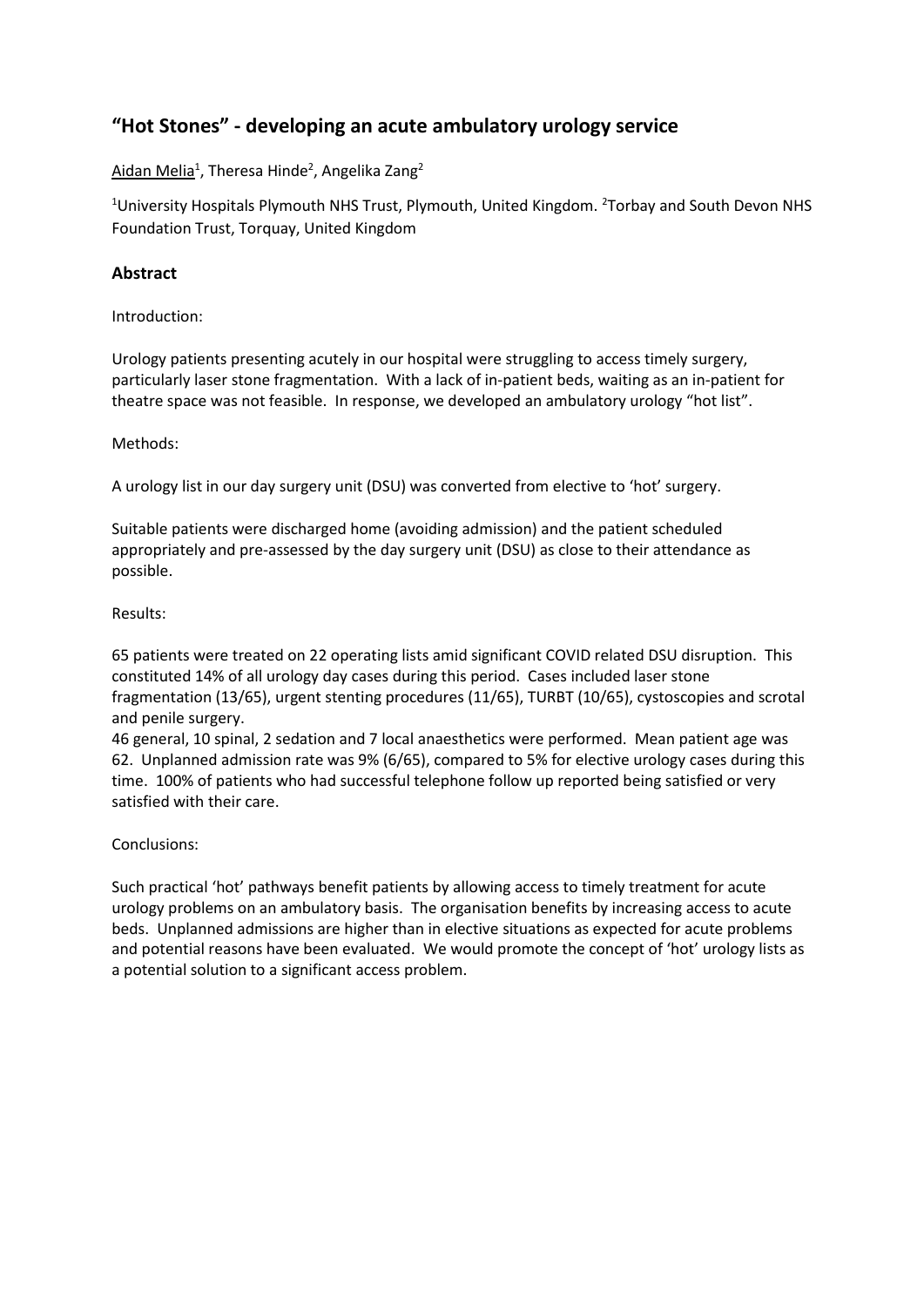# **Local Anaesthesia: The choice for open hernia repair?**

## Cindy Wong Siaw Lin

Rotherham Hospital, Rotherham, United Kingdom

## **Abstract**

### Introduction

Hernia repair has been conventionally performed under general anaesthesia. There has been remarkable results in local anaesthetic (LA) hernia repair in specialist centres with benefits of shorter waiting time for elective cases and faster recovery with minimal complications. Nevertheless, there is still limited evidence of local anaesthetic hernia repair in district general hospitals.

### Methods

We have reviewed all patients who underwent open hernia repair under local anaesthesia by the same consultant surgeon from 2015 to 2021. Patient's demographics, BMI, ASA classification and type of procedure were available from the consultant's database. Case notes were reviewed for data regarding the amount of local anaesthetia, intra-operative and post-operative complications.

#### Results

A total of 68 patients underwent hernia repair under LA during the study period. 12 patients were excluded due to missing data. Of the remaining 56 patients, 33 patients (58.9%) had groin hernia repair while 23 (41%) had umbilical/paraumbilical hernia repair. Majority patients are obese with BMI >30 (35%) and an average age of 66 years old. Most patients are ASA grade II (50%) followed by grade III (28.5%). Intraoperatively, there was one case required conversion to GA. Day-case repair was achieved in 92.9% of cases while the remaining required inpatient stay due to logistic issue. Post-operative complications were not statistically significant.

#### Conclusion

LA repair of hernia has good safety profile especially for elderly group with poor co-morbidities. The use of LA in hernia repair should be promoted across all district hospitals across UK.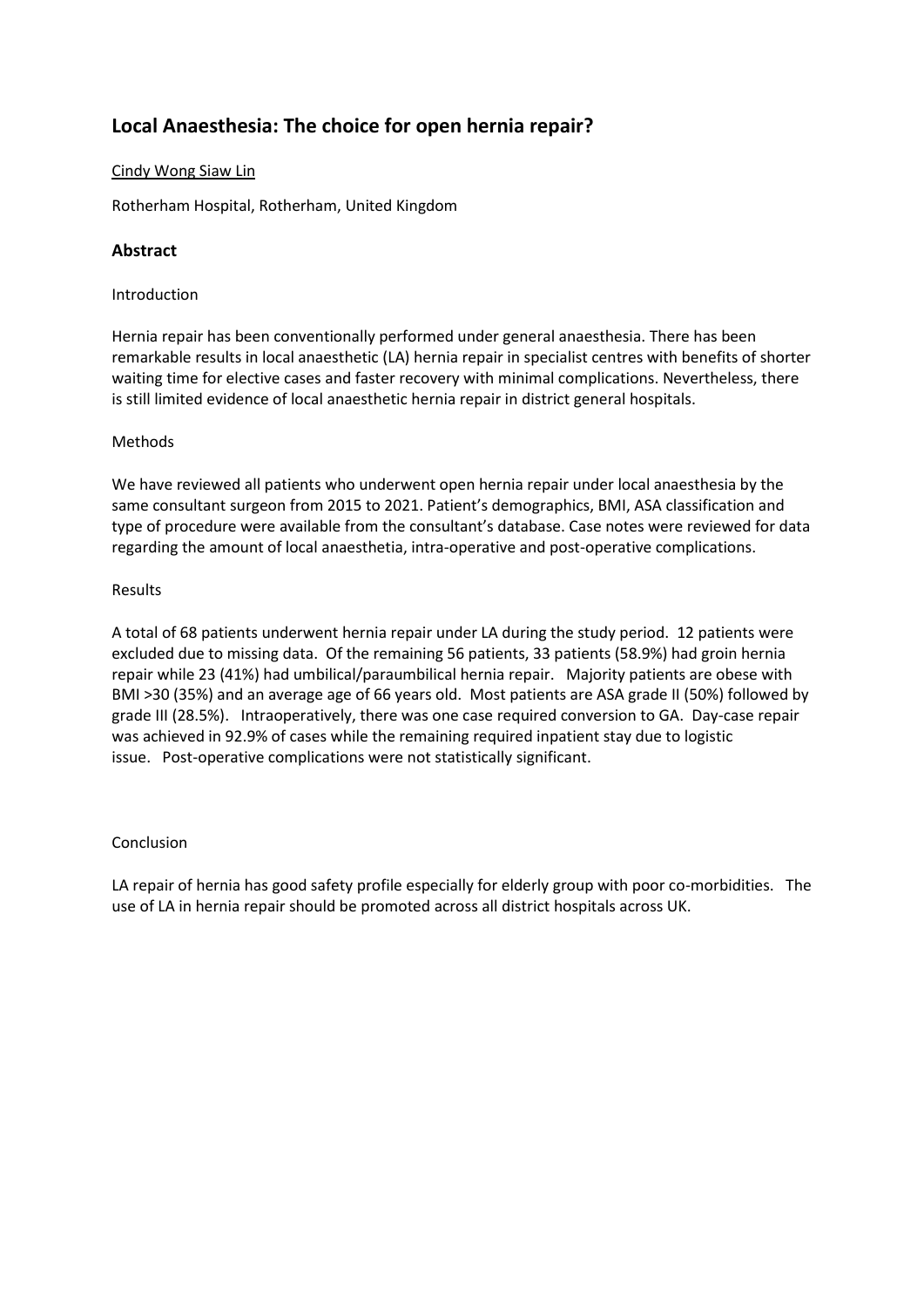# **The COVID-19 pandemic and its impact on Elective Laparoscopic Cholecystectomies**

Hannah Byrne<sup>1</sup>, Delphine Couderq<sup>2</sup>, Rebecca Woods<sup>3</sup>, Mostafa Elbably<sup>1</sup>, Diego Dumpierres<sup>1</sup>

<sup>1</sup>Northampton General Hospital, Northampton, United Kingdom. <sup>2</sup>Leicester General Hospital, Leicester, United Kingdom. <sup>3</sup>George Eliot Hospital, Nuneaton, United Kingdom

# **Abstract**

Introduction:

Approximately 70,000 laparoscopic cholecystectomies (LC) are performed annually in the UK and these are typically elective day cases. COVID-19 has caused unprecedented disruptions in elective operating and we aimed to evaluate if elective LCs during this era had different outcomes, compared to those performed prior to the pandemic. Has the COVID-19 pandemic negatively impacted LC patients' journey?

### Method:

A retrospective data collection identified all patients who had an elective LC from March 2019 – March 2021. These 468 patients were categorised into 'pre-COVID-19' and 'during COVID-19' groups. Length of stay (LoS), rate of conversion to open surgery/subtotal cholecystectomy, operative time and incidence of post-operative complications were analysed.

Results:

A 37% reduction elective LC was observed during the COVID-19 pandemic. No statistically significant differences were seen in the rate of conversion to open surgery/subtotal cholecystectomy, or the incidence of post-operative complications between the two groups.

Operating times were slower in the 'during COVID-19 group' and this was statistically significant (pvalue <0.001). The overall LoS was also longer in this group and again this was statistically significant (p-value <0.001).

## Conclusion:

Our study demonstrates that the COVID-19 pandemic has had a negative clinical impact on elective LC. Delays in performing LC allows for recurrent infections which can lead to more challenging anatomy encountered intra-operatively. This could explain the increased operative time and LoS observed with LCs during the COVID-19 pandemic. The NHS COVID-19 recovery phase must address the current backlog in elective operating, in order to prevent additional adverse patient outcomes.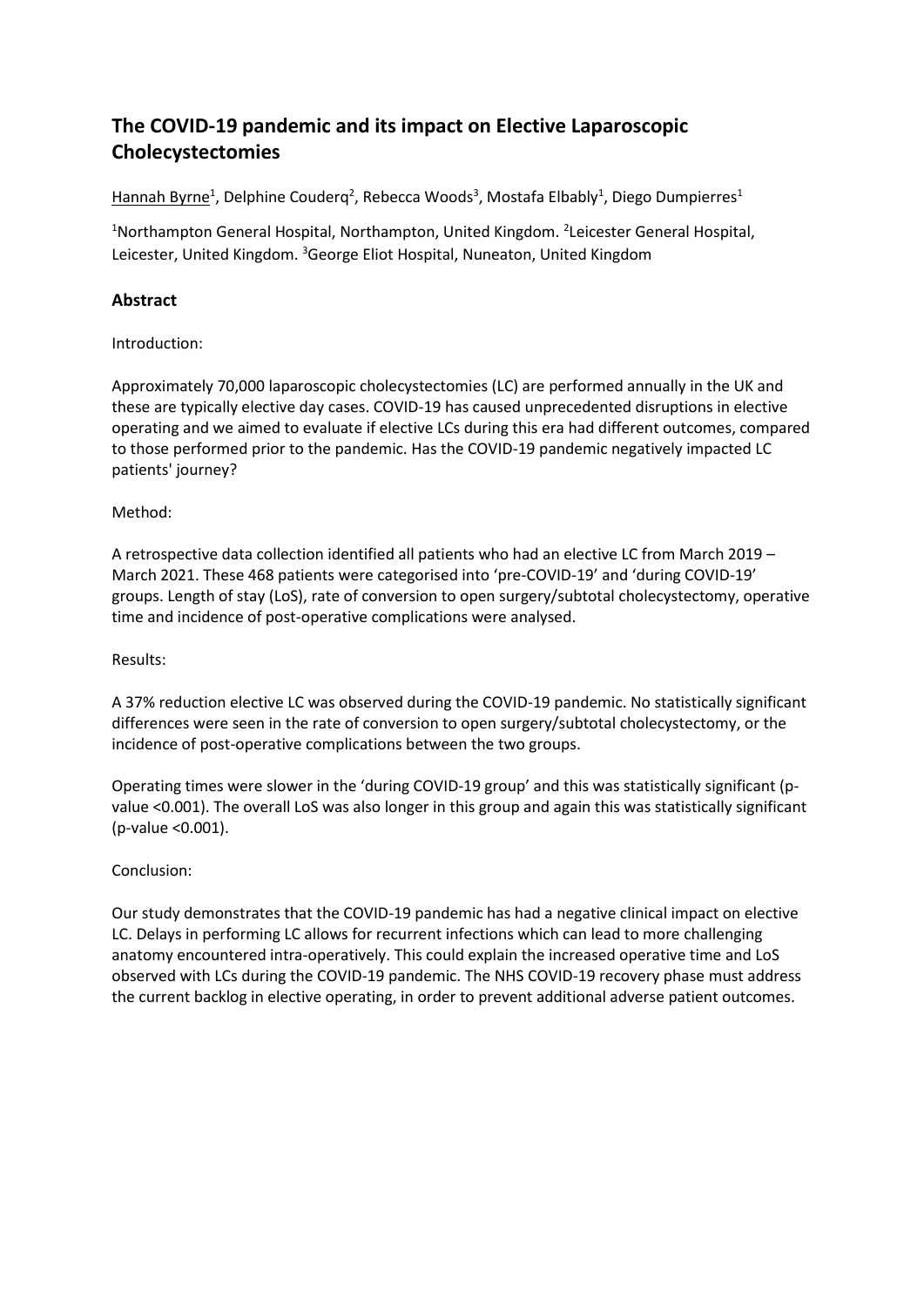# **Laparoscopic Adrenalectomy in Day Surgery**

Gabriele Galata<sup>1</sup>, Katerina Alexandrou<sup>1</sup>, Ammar Al-Lawati<sup>1</sup>, Patrick Klang<sup>1</sup>, Assef Jawaada<sup>1</sup>, Fraser Dunsire<sup>1</sup>, Johnathan Hubbard<sup>2</sup>, Jessica Preece<sup>2</sup>, Abdulaziz Aldrees<sup>2</sup>, Klaus-Martin Schulte<sup>1,3</sup>

<sup>1</sup>King's College Hospital NHS, London, United Kingdom. <sup>2</sup>Guy's and St Thomas' Hospital NHS, London, United Kingdom. <sup>3</sup>Australian National University, Canberra, Australia

## **Abstract**

Introduction: Laparoscopic trans-peritoneal adrenalectomy (lapADX) is a safe and cost-effective procedure, with a length-of-stay (LOS) varied between institutions. The Covid-19 pandemic puts demands on hospital beds, warrants measures to reduce nosocomial exposure, and produced a waiting list crisis in elective surgery. In response, we explore outpatient surgery for primary hyperaldosteronism (PHA).

Methods: This prospective study comprises 25 consecutive patients undergoing laparoscopic adrenalectomy between September 2021 and February 2022, with comprehensive data collection. A patient questionnaire explores perception. Cost data were retrieved from NHS management systems.

Results: 25 consecutive patients were 50 ± 2.6 years old. 64% were male. 19 (76%) did not fit strict criteria for day surgery. They were discharged within 24h of surgery (15/19, 78.9%) or 24-48h past surgery (4/19; 21.1%). Six patients (22.2%) were admitted to the day surgery pathway. Of these, 5 (83.4%) were discharged on the same day. One patient was erroneously admitted to the day surgery pathway, underwent laparoscopic adrenalectomy in the day surgery unit and was admitted overnight for observation. No complications or readmission were recorded in all patients.

Conclusion: In appropriately selected patients and with adequate protocols in place, laparoscopic adrenalectomy can safely be performed in the outpatient setting. With high degrees of patient satisfaction and demonstrated cost effectiveness, the day surgery pathway offers significant potential to meet clinical demands in in current scenarios of access constraints to in-patient surgical care and wider resource limitations.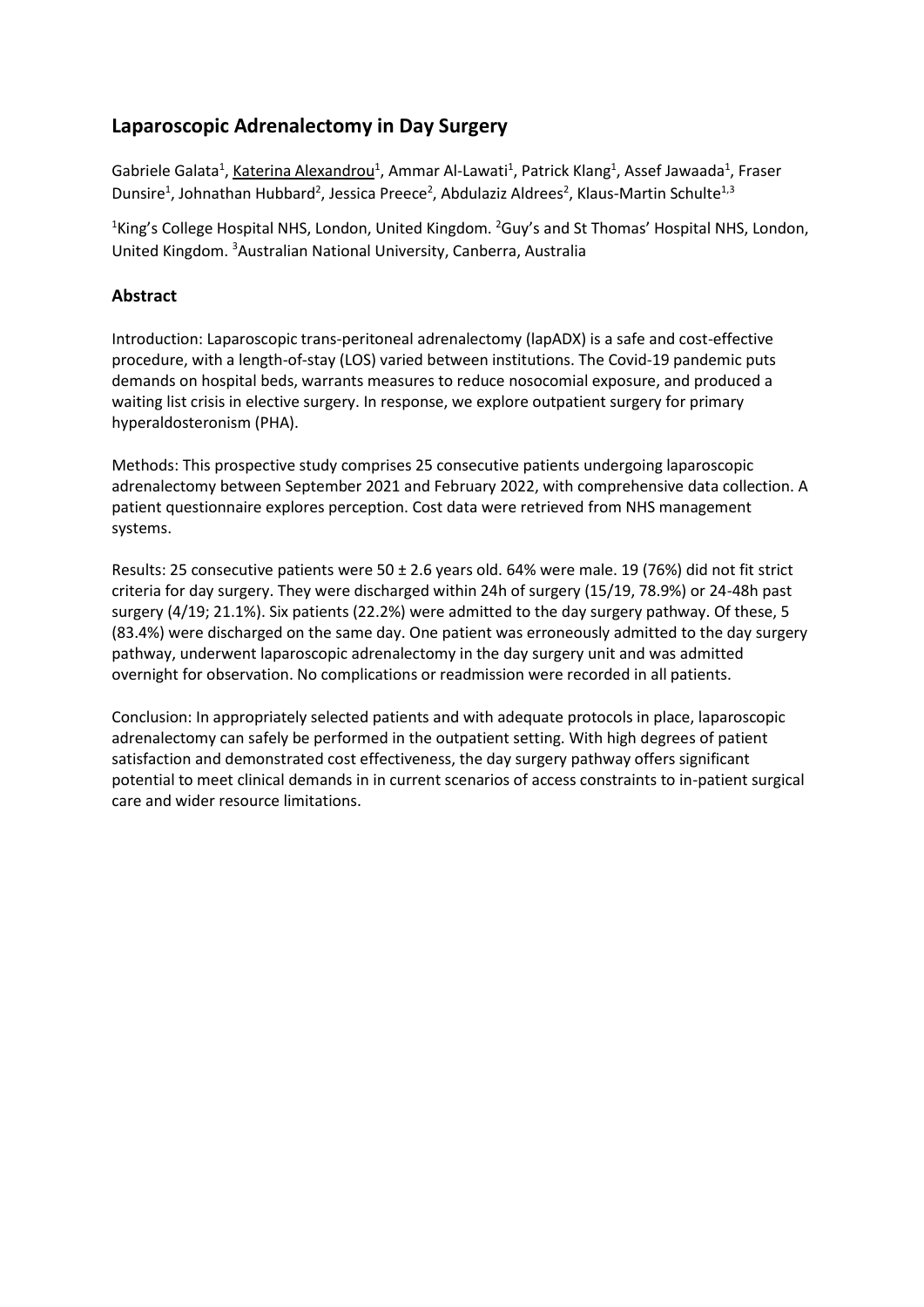# **Is complex oncoplastic breast surgery possible as a day case and what are the patient reported outcomes (PROMs) for this?**

Alina Milica, Istvan Darok, Roslyn Stanton

Hampshire Hospitals Foundation Trust, Basingstoke, United Kingdom

## **Abstract**

Introduction:

We have adopted a rapid expansion of day case breast surgery over the past 3 years. We show this is possible and popular with patients.

Methods:

A retrospective case note review was performed of all patients that underwent breast surgery, under a single consultant surgeon, in 2021. The day case rate, the operations performed and the complications were noted.

Separately, 50 day case patients completed a PROMs questionnaire at their post-operative appointments.

#### Results:

IN 2021, 183 patients underwent breast surgery. We performed 96 wide local excisions (WLEs), 24 mastectomies, 56 mammoplasties (25 bilateral), 27 local perforator flaps, 20 diagnostic procedures, 29 lipofillings or refashioning of scars and 10 re-excisions of breast margins.

Of 183 admissions 18 stayed overnight (11 being planned). Unplanned admissions were three WLEs, three bilateral mammoplasties and one mastectomy.

Our day case surgery rate for 2021 is 90.2%. 95.4% of planned day cases went home within 24 hours. A single patient returned to theatre for bleeding. Two patients had post-operative infection requiring antibiotics.

100% of patients knew what to expect on the day of the surgery and were happy with a day case stay. None had wound management concerns after discharge. All were able to control pain at home comfortably. Patients are called, or invited to call us in the days following surgery, 55% felt this call was helpful.

#### Conclusion:

Routine complex oncoplastic day case surgery is possible and is associated with positive patient experiences.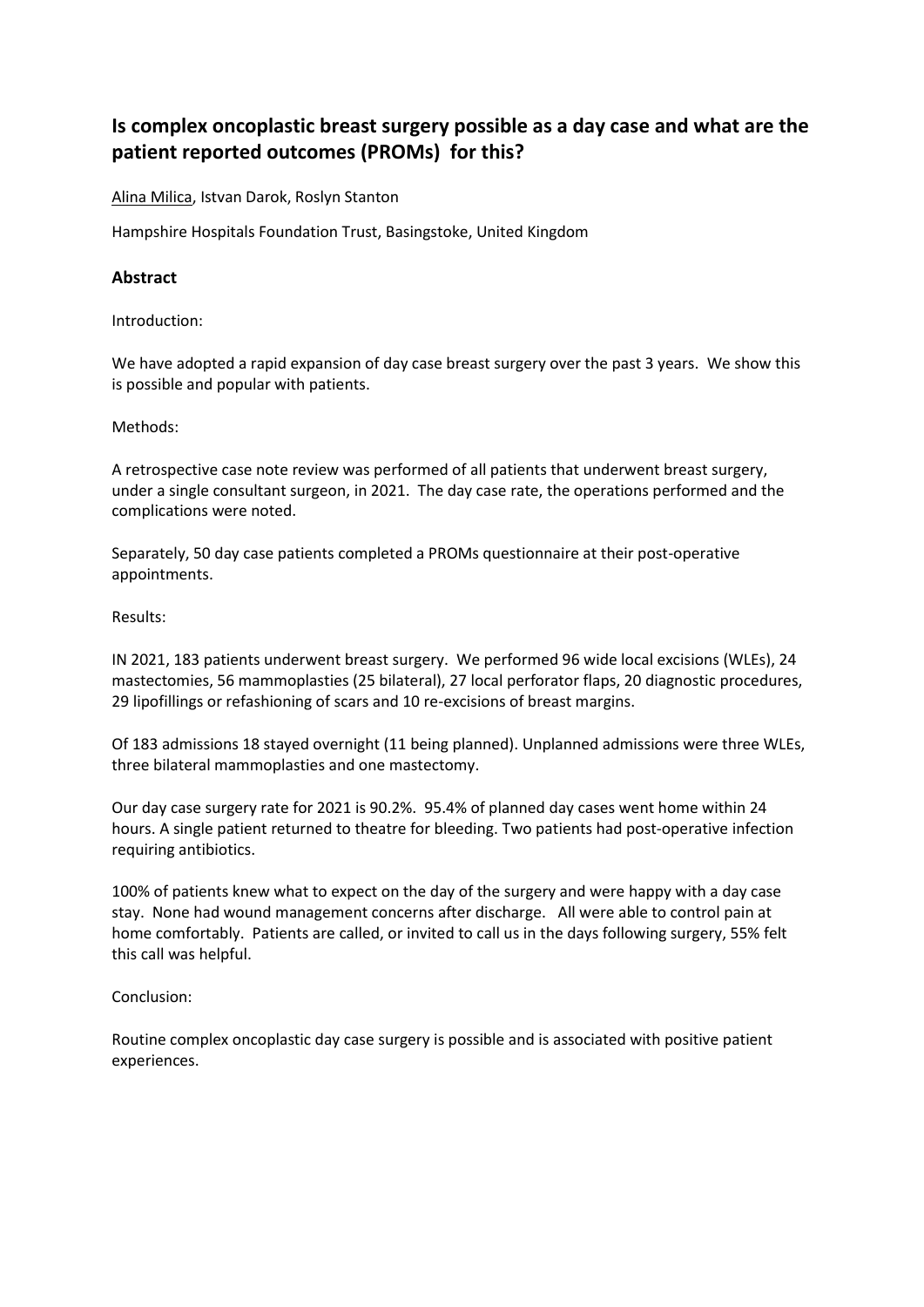# **"How can we make this a day case?" The use of a bespoke pathway**

Rebecca Hawes, Kim Russon, Alison Colhoun, Tammy Hayward, Jennifer Turedi

Rotherham Foundation NHS Trust, Rotherham, United Kingdom

#### **Rebecca Hawes**

**Email** rebecca.hawes@nhs.net

### **Abstract**

#### **Introduction**

For patients with learning difficulties avoiding an inpatient stay can be in their best interest and it is important to facilitate day surgery. We report two patients' day case journeys.

#### **Case Report**

30-year-old with severe autism and potential to become violent required dental extractions. Preoperatively his carers attended Rotherham hospital day surgery unit (DSU) to do a walk around with DSU team leader and clinical lead to identify behavioural triggers and explain what to expect so they could prepare him using story boards. A plan was made which involved sedatives prior to arrival and on arrival to DSU. No other patients were admitted to DSU that morning and the hospital staff caring for him needed to wear black. Additional care staff were available 'out of sight' to provide restraint if necessary.

28-year-old with severe autism and BMI 52 required dental extractions. Sedative pre-medication was not planned due to raised BMI. Patient's parents attended pre-operatively to DSU for a walk round to identify any triggers and explain what to expect so they could prepare.

For both patients, anaesthesia and recovery occurred without any issues. Thank you cards were received from both families and carers.

#### **Conclusion**

With multidisciplinary planning, patients with autism or learning difficulties can be successfully managed via a day case pathway. Use of a 'bespoke pathway" can minimise anxiety and enable these patients to receive their treatment in a timely manner. Detailed anaesthetic documentation with successes and adaptions provided a useful resource if further surgery is required.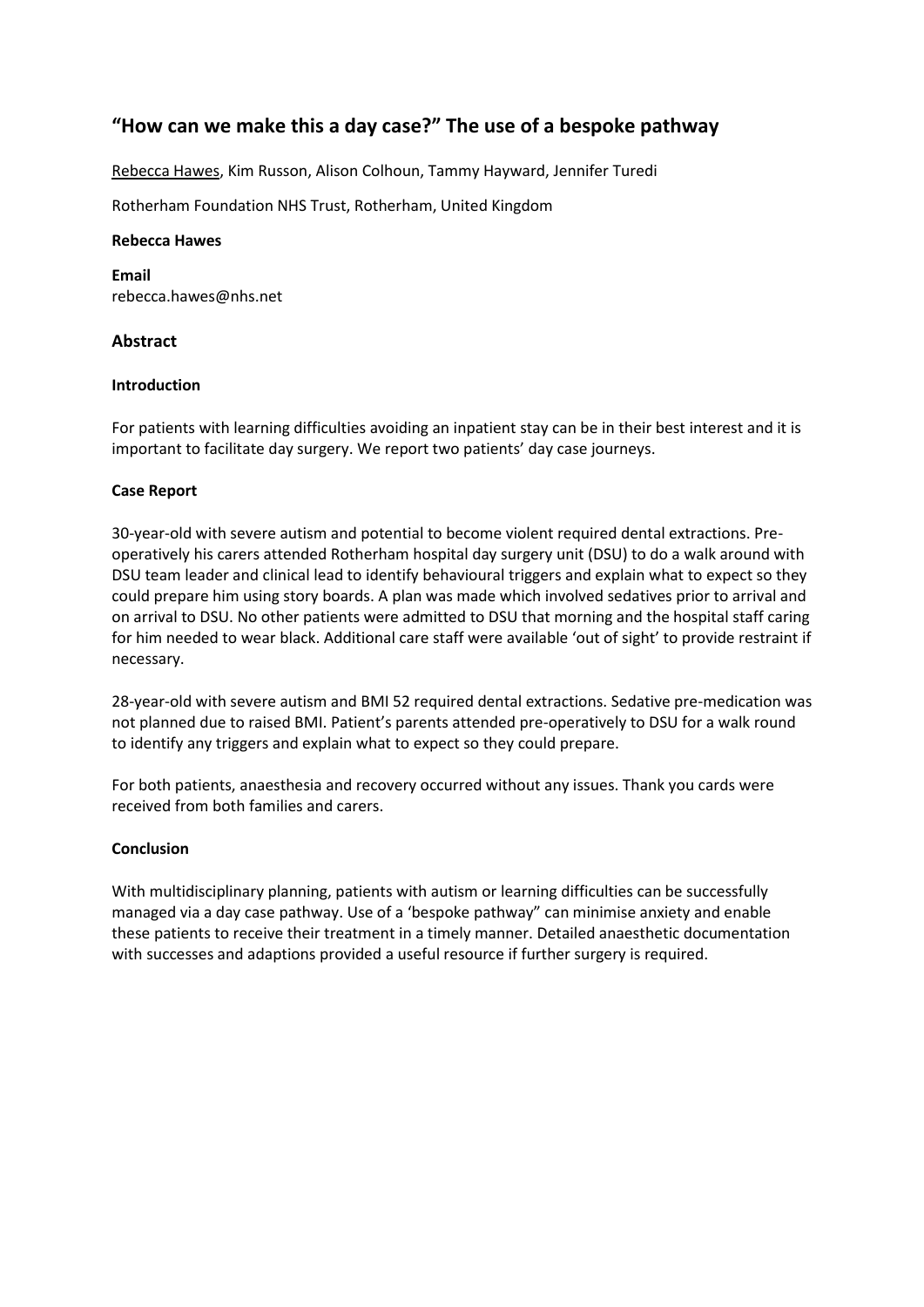# **What are our latent threats in Day Surgery? Simulating to safety.**

Saskia Webster<sup>1</sup>, Deborah Glennie<sup>2</sup>, Kath Stenlake<sup>2</sup>

<sup>1</sup>University of Bristol, Bristol, United Kingdom. <sup>2</sup>Somerset NHS Foundation Trust, Musgrove Park Hospital, Taunton, United Kingdom

## **Abstract**

Introduction: In 2021 we expanded and remodelled our Day Surgery Centre (DSC) to create an integrated Ophthalmic Theatre Suite (OTS). Before admitting real patients, we used simulationbased clinical systems testing (SbCST) and applied latent safety threat (LST) theory to test our safety and efficiency.

Method: Using the LST categories of equipment, medication, environment, systems and protocol, organisation, and education and training; the evidence-based safe design principles (EbSDP), which indicate safety and efficiency, were tested in a simulation environment with a full theatre team replicating both elective and emergency situations.

The EbSDPs analysed were standardisation of operating theatres, staff fatigue, visibility of patient cues, noise, communication breakdown, infection control, environmental hazards, automation, patient and family involvement in care, diagnostic areas, clinical support areas and care team workstations.

Results: As a result of this SbCST, we identified improvements required to each EbSDP. This included, but was not limited to, missing equipment in the recovery bays and a need to change the timing of the automatic doors between each anaesthetic room and theatre to allow for navigation between those areas. The anaesthetic machine was also moved in order to facilitate the access that would be required in an emergency.

Conclusions: LST theory has successfully identified several areas of improvement required for the DSC to function safely and efficiently. We highly recommend the use of simulation and LST theory to test and improve safety, as well as improving the Day Case patient and practitioners' experience.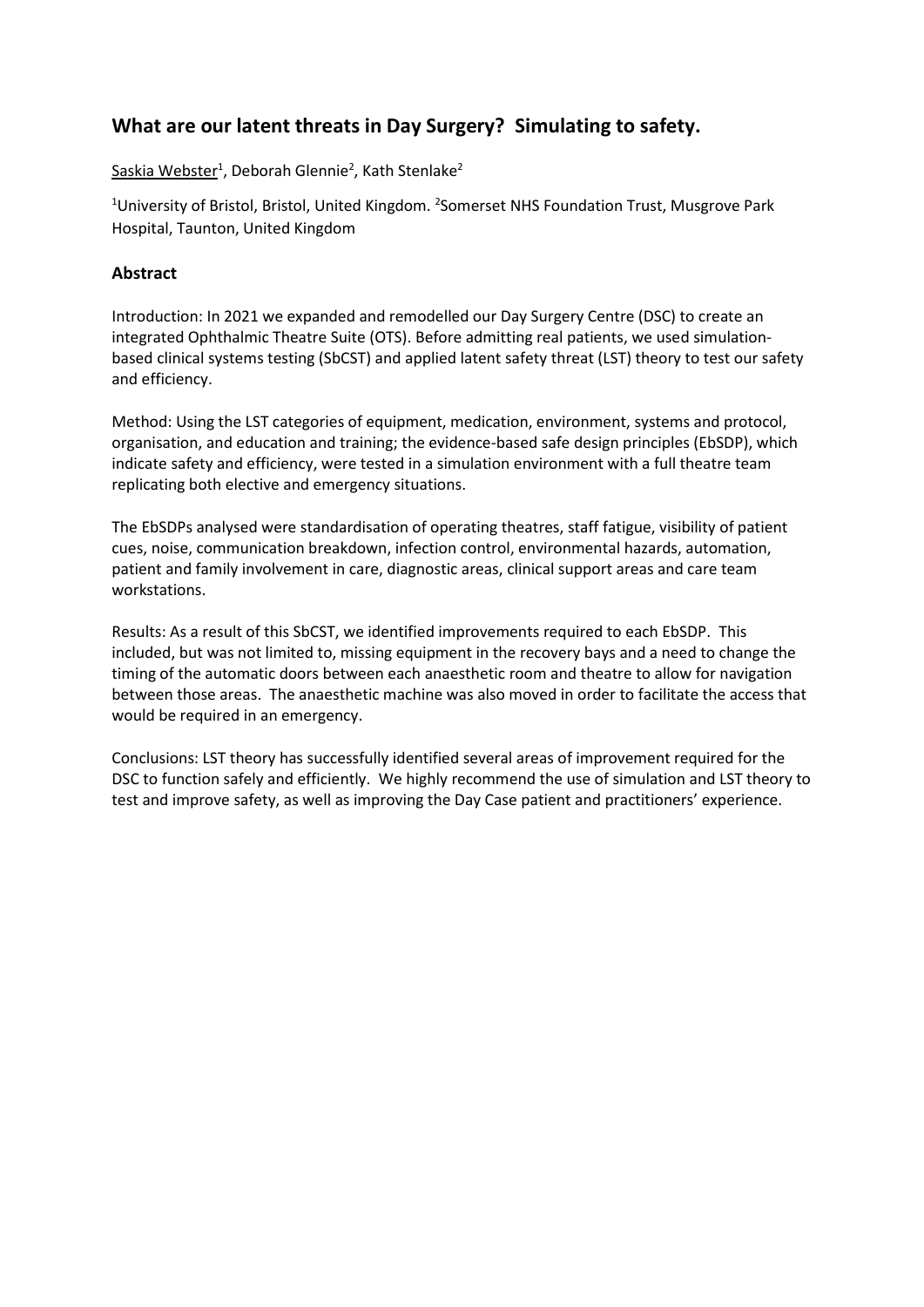# **Day Case Mastectomies: The Frimley Park Hospital Ambulatory Pathway**

Franklin Wou, Madan Narayanan, Hisham Osman, Isabella Karat, Deepa Jadhav

Frimley Park Hospital, Frimley, United Kingdom

## **Abstract**

Introduction:

In 2020/21 at Frimley Park Hospital, the day case rate for mastectomy with axillary surgery was 6%. We introduced a novel technique for providing multi-modal analgesia (MMA) peri-operatively for major oncological breast surgery to improve our day case rates.

### Methods:

We introduced an ambulatory pathway with the following key concepts:

- Preassessment with information about regional anaesthetic techniques and ambulatory pump
- Multi-modal systemic analgesia peri-operatively
- Regional anaesthesia (paravertebral or pectoral group of blocks)
- Total intravenous anaesthesia with processed EEG monitoring
- Surgically-inserted serratus plane catheter with a continuous infusion of 0.125% Levobupivacaine 6ml/hr through an ambulatory elastomeric pump for 48 hours and discharged to the community
- Telephone follow-up by hospital acute pain team
- Removal of surgical drains in home setting, by district nurses

#### Results

We included 29 patients, nine of which underwent immediate reconstruction. Our day case rate for mastectomy with axillary surgery increased to 79% (n=15/19), and for mastectomy with immediate reconstructions to 44%% (n=4/9). Challenges included managing the expectations of patients, their familes and staff, administering post-operative intravenous antibiotics and changing organisational culture.

#### Conclusion

We successfully trialled a day case pathway for major oncological breast surgery, which incorporated a novel multi-model analgesia technique, and integrated hospital and community services. This delivered a dramatically improved day case rate for both mastectomies ± axillary surgery and mastectomies with immediate reconstructions. We present this technique to be incorporated into a national protocol for the GIRFT Day Surgery delivery pack.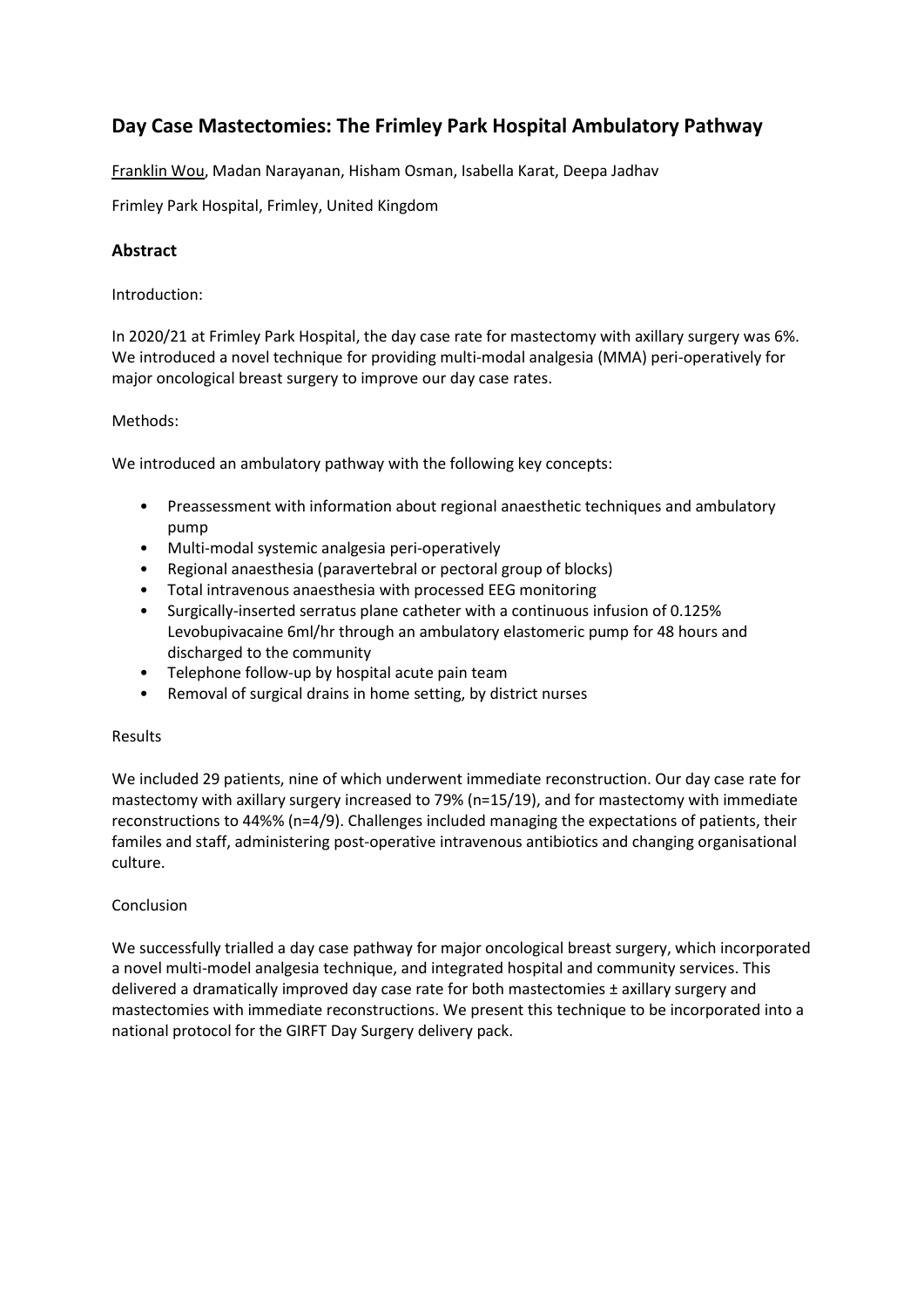# **Daycase THA has excellent functional outcomes, patient satisfaction & net promoter score: One-year outcomes for 50 patients using the Fife Protocol**

Katie Hughes<sup>1</sup>, Nick Clement<sup>2</sup>, Edward Dunstan<sup>1</sup>

<sup>1</sup>NHS Fife, Kirkcaldy, United Kingdom. <sup>2</sup>The Royal Infirmary of Edinburgh, Edinburgh, United Kingdom

## **Abstract**

## **Aims**

The primary aim of this study was to assess outcomes after day case THA using the Fife protocol. Secondary aims were to assess (1) improvements in health-related quality of life, (2) factors associated with outcomes, (3) patient satisfaction, and (4) postoperative complications.

## **Method**

A prospective study of 50 patients undergoing day case THA was undertaken. Patient demographics, pre and postoperative (1-year) outcomes [Oxford hip score (OHS) and EuroQol 5-dimensional 3-level (EQ-5D)] were assessed. Perioperative complications, readmissions and patient satisfaction at oneyear were recorded. The study was powered to the OHS.

### **Results**

33 male and 17 female patients, mean age 62 (41 to 76), mean BMI of 27.7 (18 to 37). The majority were ASA grade II (n=38). There were significant improvements in the OHS (24.1, 95% CI 21.9 to 26.4, p<0.001) and EQ-5D (0.414, 95% CI 0.332 to 0.495, p<0.001). Regression modelling identified that preoperative OHS and EQ-5D were independently associated with one-year postoperative change in OHS ( $p$ <0.001) and EQ-5D ( $p$ <0.001) respectively. All patients were satisfied ( $n=3$ ) or very satisfied (n=47). Five patients stated they were "likely" and 45 stated they were "extremely likely" to go through surgery again. All were "likely" (n=4) or "extremely likely" (n=46) to recommend surgery to friends or family, with a Net Promoter Score® of 92%. No complications were reported at mean 26 month follow up.

## **Conclusions**

Day case THA was associated with improvement in hip-specific and health related quality of life at one-year. Day case THA has an exceptional Net Promotor Score.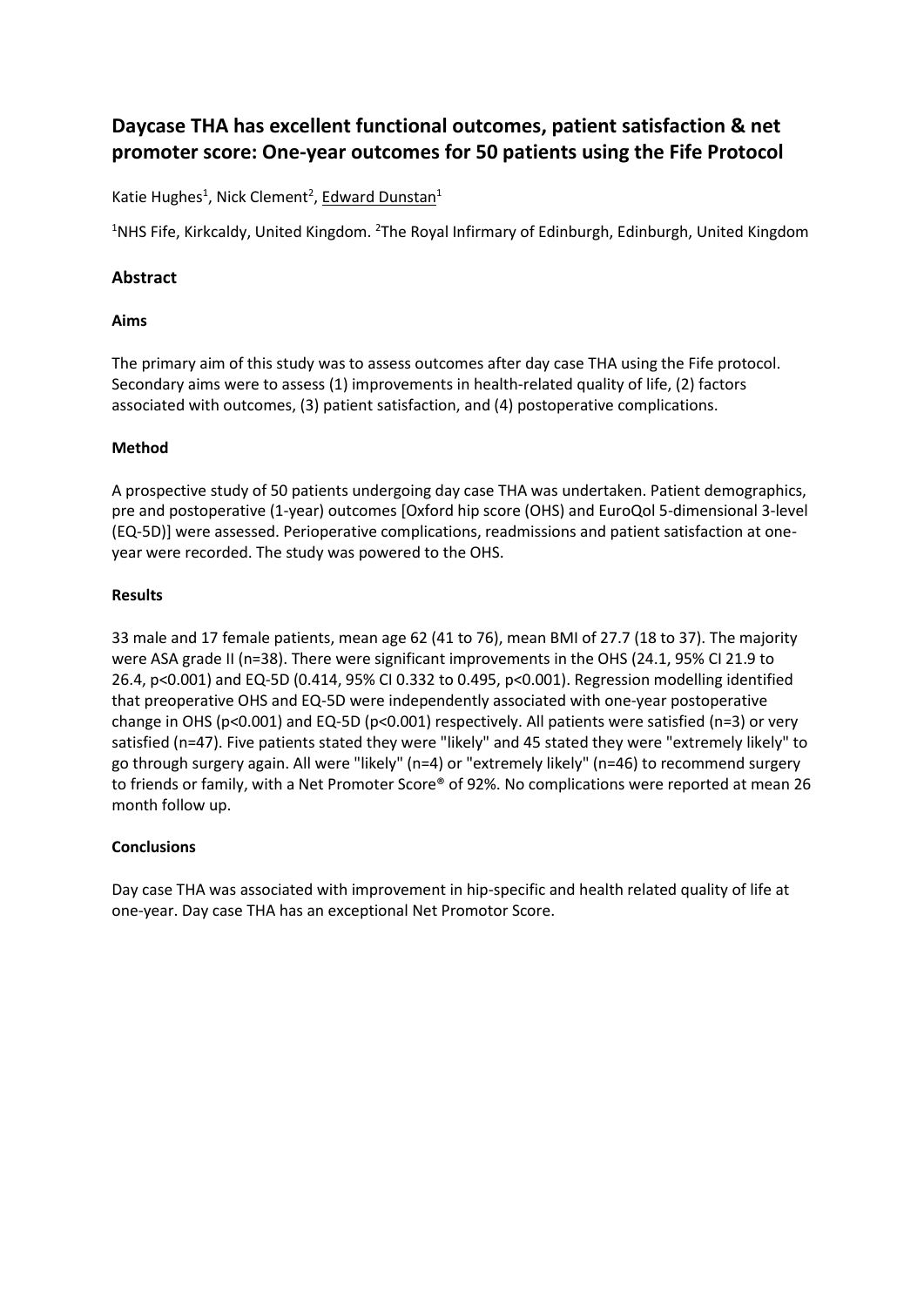# **Listing Patients for Hernia Repair from Telephone Clinic. Experience from a UK Teaching Hospital.**

Polly Estridge, Chris Briggs

Derriford Hospital, Plymouth, Ukraine

## **Abstract**

### Introduction

Utilisation of remote clinics in increasing in most healthcare settings. In our UK teaching hospital, this includes referrals for hernia repair, and selected patients are listed for surgery from telephone clinic.

In March 2021 we introduced criteria for triage to telephone or Face to Face (FTF) assessment in hernia referrals. Here, we evaluate the effectiveness of telephone assessment, with specific attention to 'Day of Surgery' (DOS) Cancellation. We also assess the effect of our triage criteria.

#### Methods

Departmental diaries were used to generate a list of patients listed for hernia repair from February 2020 and February 2022. Interrogation of clinic letters, discharge paperwork and operating lists, as well as data from management teams and paper notes provided the data.

Fishers Exact test is used to compare groups seen FTF and remotely as well and pre and post intervention.

#### Results

326 patients were listed for hernia repair, 56 after telephone assessment. 6 (11%) of those listed from telephone clinic were cancelled on the DOS compared with 34 (13%) of those seen FTF.

With triage criteria in place, rate of listing from phone clinic increased significantly from 14% to 27%. Total DOS cancellations reduced from 14% to 9%. Cancellation after telephone clinic reduced from 12% to 9%.

#### Conclusions

Generally, there is no significant difference between DOS cancellations after FTF or telephone clinic assessment. Clear criteria for telephone assessment appears to have increased the numbers being listed after remote clinics. This has not had any significant impact on the number of DOSC.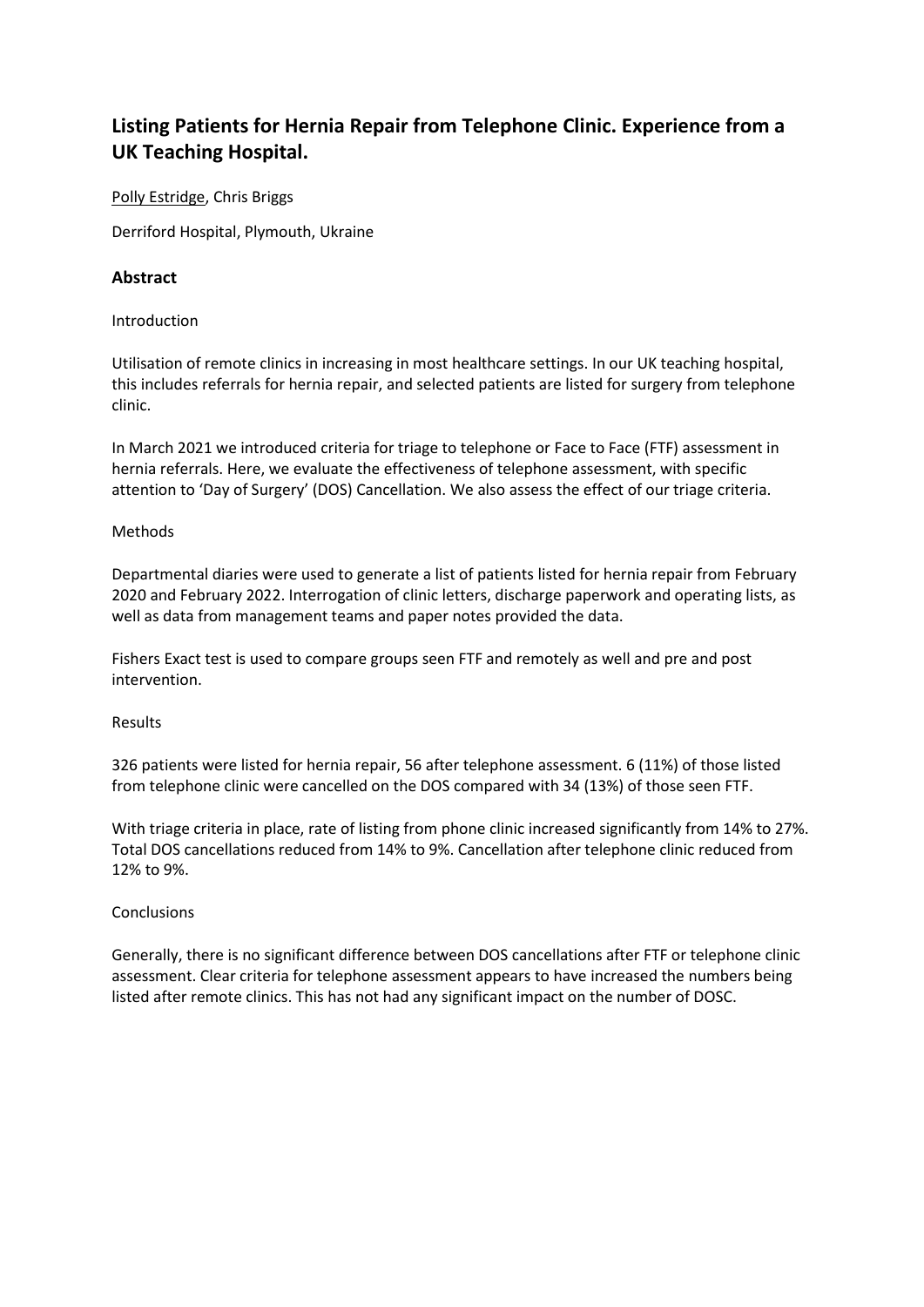# **Tackling the backlog: South West Ambulatory Orthopaedic Centre – an innovative healthcare solution**

Aaron Lavin<sup>1</sup>, Claire Blandford<sup>2</sup>, Jonathan Howell<sup>1</sup>, Mary Stocker<sup>2</sup>

<sup>1</sup>Royal Devon University Hospitals, Exeter, United Kingdom. <sup>2</sup>Torbay & South Devon NHS Foundation Trust, Torquay, United Kingdom

# **Abstract**

### Introduction

In March 2022 the South West Ambulatory Orthopaedic Centre (SWAOC) opened on the site of the previous NHS Exeter Nightingale. The unit is an integrated care system asset involving the three Devon acute trusts working in partnership. Using innovative protocols, the primary aim is to tackle the high numbers of hip and knee arthroplasty patients waiting for surgery and deliver lower limb arthroplasty surgery on an ambulatory basis for all.

### Methods

Data was analysed for all patients who have undergone surgery at SWAOC since opening. Variables included operation performed, length of stay, anaesthetic type, time to first mobilisation, patient satisfaction and post-discharge pain experience.

### Results

In the seven weeks since the unit opened, 85 patients have been treated (47 total hip arthroplasty, 30 total knee and 8 uni-compartmental knee arthroplasty). The mean and median lengths of stay were 19 and 12.6 hours respectively. 54% of patients were discharged on the day of surgery. 100% of patients were discharged by the morning of day one. Median time from spinal insertion to first post-operative mobilisation was 333 minutes. Patient satisfaction [very or satisfied] was 96%. 54% of patients rated their overall pain experience as 'no pain' or 'mild pain'.

## Conclusion

SWAOC has demonstrated outstanding early results. We hope this could become a nationally adopted model and challenge current GIRFT recommendations of a median length of stay of three days. We estimate 90% of patients would be suitable for such ambulatory pathways which would substantially shift the lower limb arthroplasty landscape.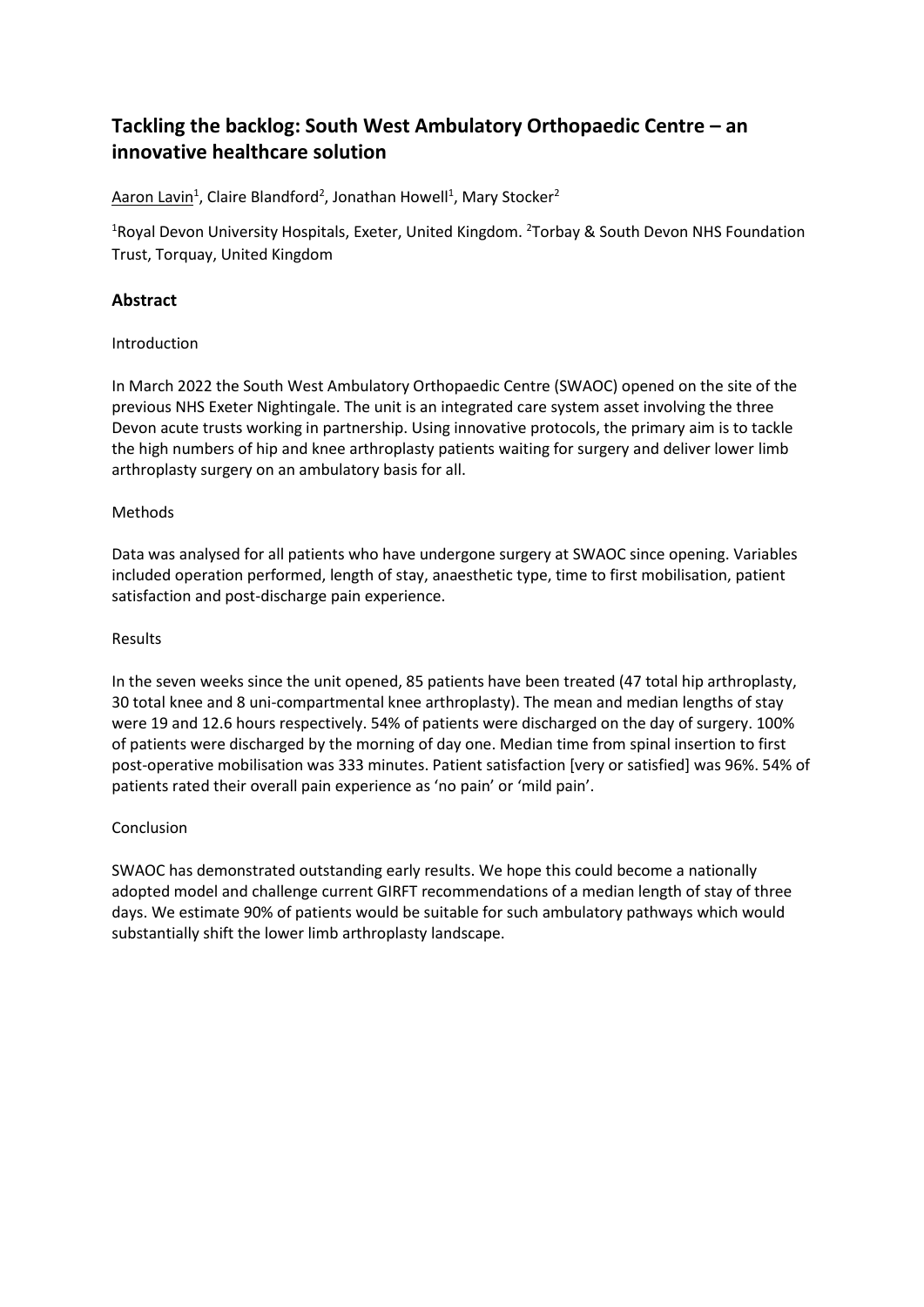# **Long Term Ventilation Standard Operating Procedure for Day Case Surgery: a Service Evaluation Project**

# <u>JAMIE KEOUGH</u><sup>1</sup>, CARMEN FUSTER-PEREZ<sup>2</sup>, STEVE ROBERTS<sup>1</sup>

<sup>1</sup>Alder Hey Children's Hospital, Liverpool, United Kingdom. <sup>2</sup>Alder Hey Chilren's Hospital, Liverpool, United Kingdom

# **Abstract**

## Introduction

Long-term ventilation (LTV) patients for elective surgery were previously managed on the highdependency unit (HDU) post-operatively. Cancellations on the day of surgery were not infrequent due to lack of beds. The financial cost of this process was significant due to the cost of a HDU bed overnight as well as lost theatre time. The inconvenience and cost to parents taking time off work was also substantial. As such we introduced a LTV standard operating procedure (SOP) to facilitate day-case surgery (DCS) and this service was evaluated.

### Methods

The SOP involves identifying LTV patients having minor procedures that are suitable for DCS. A bank nurse or physio specialising in LTV is then booked on the day of surgery to aid the usual recovery and DCS ward staff. After introducing the SOP we assessed its economic impact, its effectiveness in permitting DCS for LTV patients as well as surveying parental satisfaction.

#### Results

Ten patients were identified over a twelve-month period. All patients went home on the day of surgery and the average length of stay was 65 minutes on the DCS ward. There were no reported adverse incidents. The cost saving was approximately £1100 per patient increasing to around £2300 if cancellation was avoided. Parents evaluated the service as either ''good'' or ''very good'' and they identified no patient safety concerns.

#### **Conclusions**

The LTV SOP is a safe and effective means of delivering DCS for LTV patients leading to excellent levels of parental satisfaction whilst minimising same-day cancellations.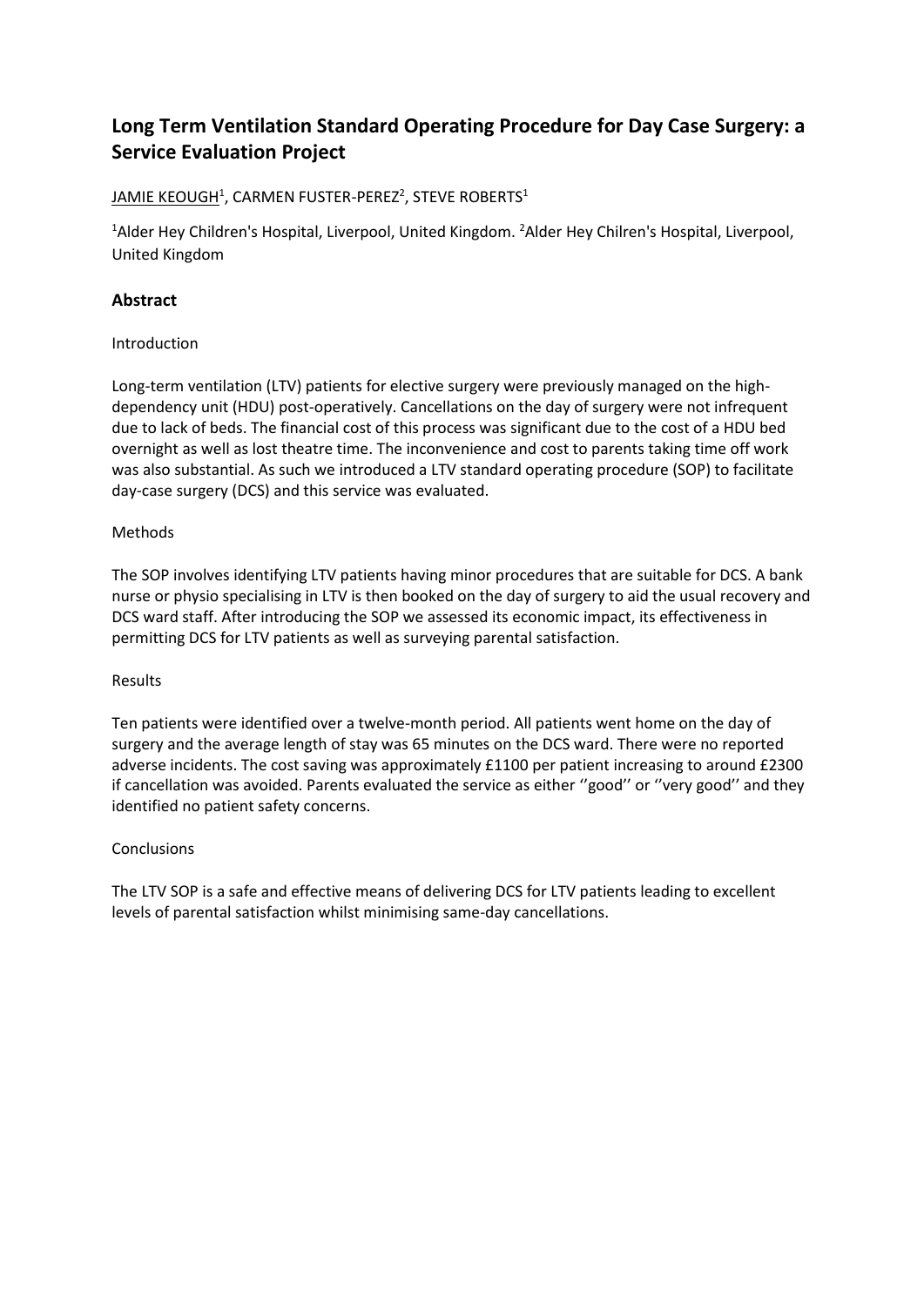# **Reducing length of stay in patients with common bile duct stones undergoing cholecystectomy**

David Bunting, Abidemi Adesuyi, David Sanders, Maciej Pawlak, John Findlay, Anjum Arain

North Devon District Hopsital, Barnstaple, United Kingdom

## **Abstract**

### Introduction

The optimal management of common bile duct stones (CBDS) in patients requiring cholecystectomy is debated. Cholecystectomy, combined with pre/post-operative ERCP is known as a 2-stage approach. The 1-stage approach utilises cholecystectomy combined with operative bile duct exploration (BDE). Evidence has failed to demonstrate superiority of either approach. We investigated whether ambulatory pathways and a 2-stage technique can reduce LOS in patients with CBDS requiring cholecystectomy.

#### Methods

From a database of 427 consecutive patients undergoing cholecystectomy between 2016 and 2020, we identified all patients treated for CBDS by a 1-stage technique (Group 1) or 2-stage technique (Group 2). Total length of stay (TLOS), length of stay following date of first procedure (PLOS) and percentage 0-day stay were compared.

#### Results

38 patients underwent the 2-stage approach (27 pre-op ERCP, 11 post-op ERCP) and 7 underwent the 1-stage approach.

Median TLOS was 4 days in group 1 and 2.5 days in group 2 (p=0.041, Mann-Whitney U). No patients in group 1 had a 0-day TLOS. 23.7% patients in group 2 had a 0-day TLOS (Fisher's Exact P>0.05)

Median PLOS was 4 days in group 1 and 1 day in group 2 (p=0.0091, Mann-Whitney U. No patients in group 1 had a 0-day PLOS. 28.9% patients in group 2 had a 0-day PLOS (Fisher's Exact P>0.05)

### **Conclusions**

Using an ambulatory pathway, the 2-stage treatment of CBDS utilising ERCP can result in reduced hospital stay and may be associated with a higher day case rate compared with a one-stage approach.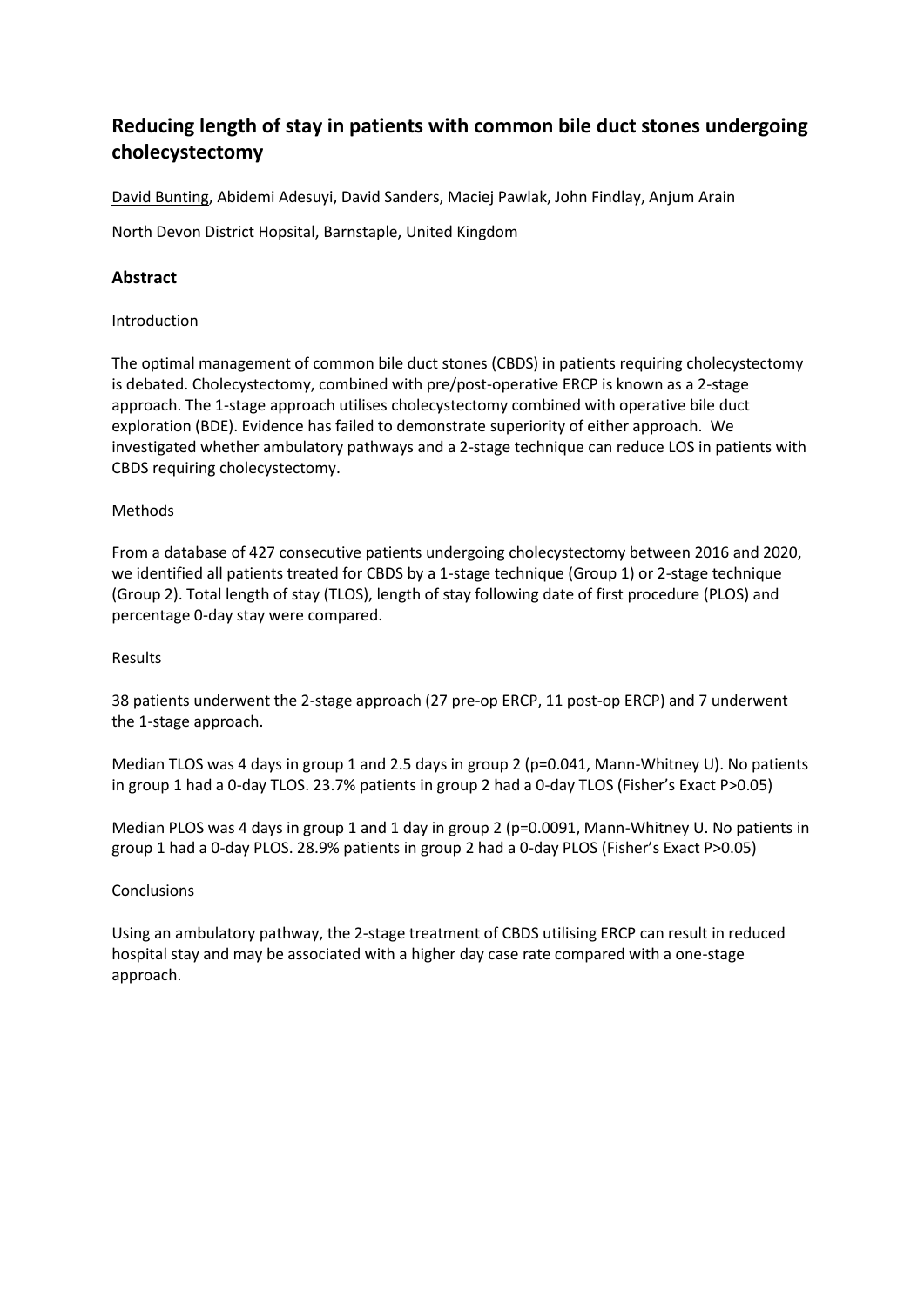# **Establishing a day case pathway for radiological microwave ablation of liver tumours performed under general anaesthesia**

### Heather Rodgers, Alistair Johnstone

University Hospitals Bristol and Weston, Bristol, United Kingdom

## **Abstract**

### Introduction

Image guided microwave ablation (MWA) is the process of destroying liver tumours up to 30mm in size with direct application of thermal energy. Due to intraoperative pain, this is usually performed under general anaesthesia (GA) with an overnight stay in hospital. The bed crisis prompted an audit of current practice, with 97% of 30 patients found to require no nursing or medical interventions overnight. Only one patient required hospital level care for severe pain, and this was identified in recovery.

### Methods

After a small trial, a day case pathway was designed by a working group of anaesthetists, radiologists, and nurses. This includes one stop preoperative assessment, ensuring standard day case criteria are fulfilled (e.g. responsible adult at home overnight) and a nurse led discharge pathway from radiology.

#### Results

So far 9 patients have undergone this procedure with intended day case management. One patient required an overnight stay, and no patients have been readmitted. A telephone follow-up is performed on day one post-operatively, assessing patients pain scores, nausea, and satisfaction; all patients have been happy with only one report of mild pain and nausea.

#### Conclusion

Despite a lack of published literature, MWA is a safe procedure to perform as a day case. This is now the default booking for this procedure in our trust, with the potential to save 45 bed days per year and increase efficiency allowing an extra procedure to be added to each list.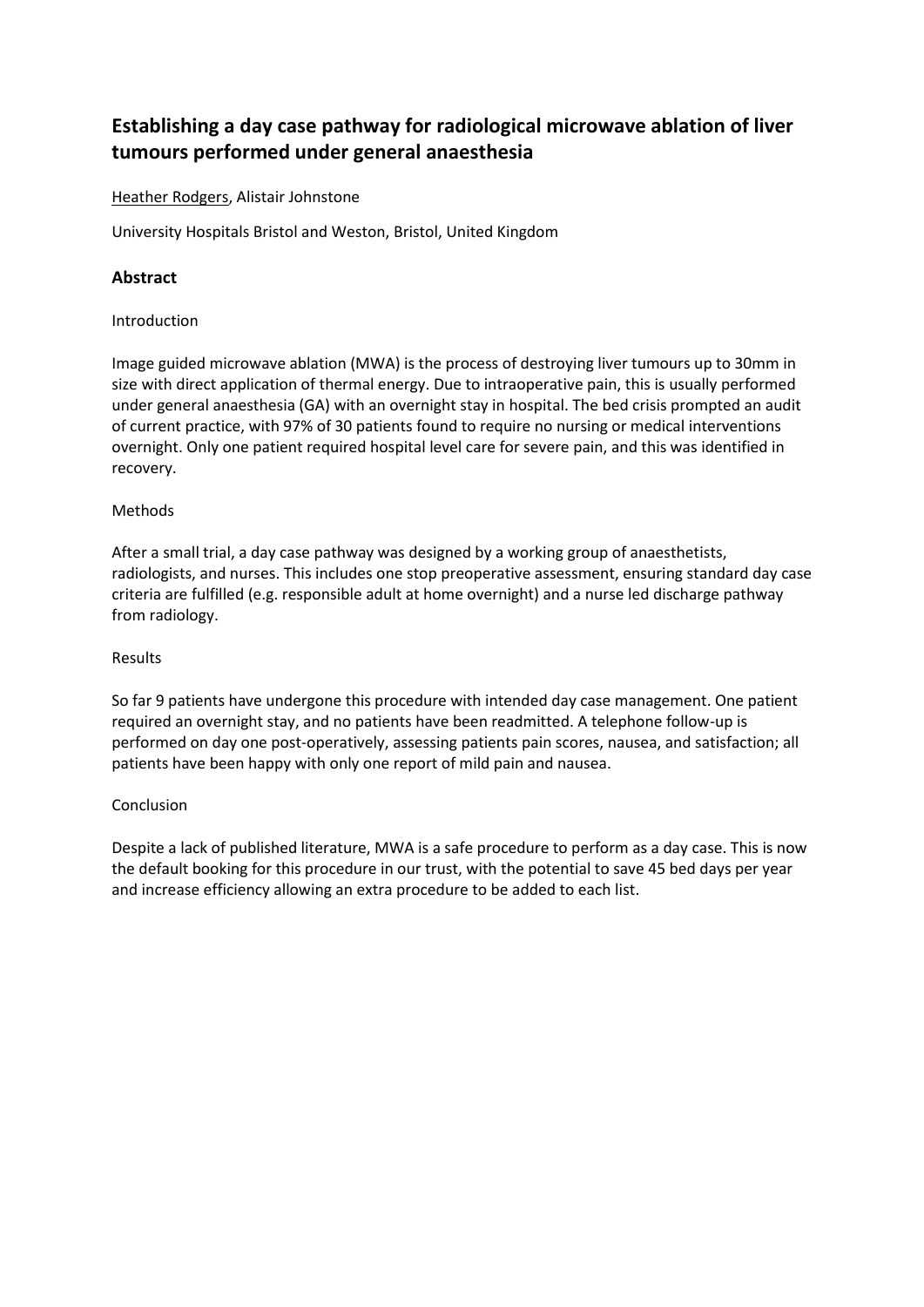# **Role of Specialist Nurse in the UroLift Day Surgery Pathway**

Mr Abimbola Adeyemi, Emma Jones, Amy Harper, Mr Ananda Kumar Dhanasekaran

Sandwell and West Birmingham NHS Trust, Birmingham, United Kingdom

## **Abstract**

#### **Introduction**

Specialist nurses are defined as nurses with general training but later get specialised in a specific role. Few jobs performed by the doctors are routine and protocol-driven. By creating simple pathways specialist nurses can take a specific role, relieving the pressure from the waiting list and resolving the lack of clinic capacity. This is well established in cancer services, like Macmillan nurses. In this presentation, we discuss how we developed the LUTS specialist nurses and the advantages it made to the patient pathway and outcomes.

#### **Methods**

In the past 24 months, we have developed one stone and two LUTS specialists nurses. This transformed their job role of them into specific specialised roles. We have written the protocol for both the LUTS and stone pathways. One-stop LUTS clinic and simpler pathways for UroLift further strengthened their roles. They had prescription training, signed off for performing cystoscopy, transrectal ultrasound of the prostate for volume measurement and biopsy. They shadowed consultants doing the clinics for the initial few months. Next stage they started running the clinics parallel to a consultant clinic. Now they are signed off to run the clinics on their own.

#### **Results**

The evolution of the specialist nurses revolutionised the LUTS pathway, increased capacity and relieved the consultants to take part in more challenging roles. We have written down the specialist nurses' job roles and revised them as they progressed.

#### **Conclusions**

Overall in our experience training and establishing the specialist nurses resulted in better patient outcomes and increased clinic capacity.